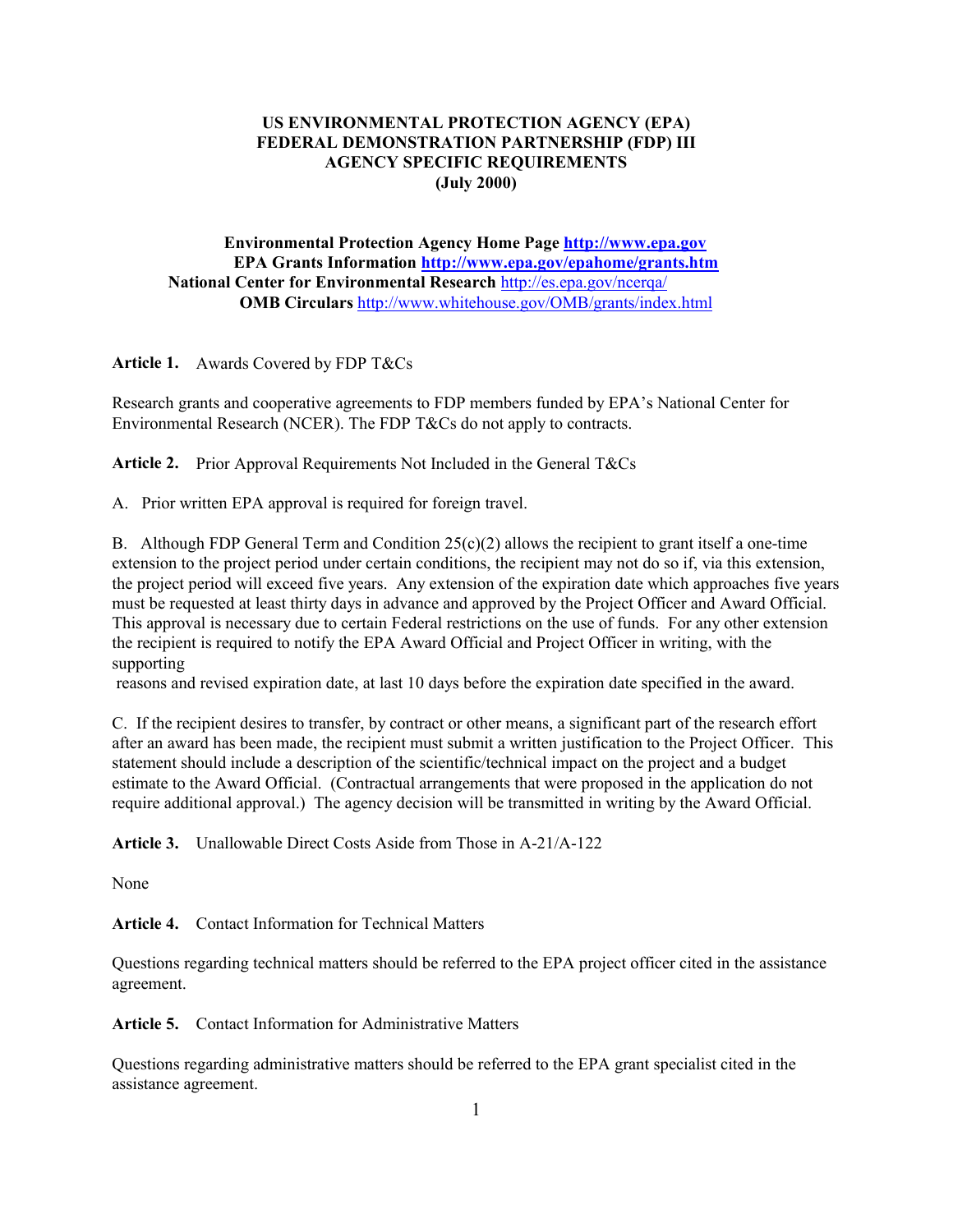### **Article 6.** Contact Information for Intellectual Property Matters

Questions regarding intellectual property matters should be referred to the EPA grant specialist cited in the assistance agreement.

#### **Article 7.** Revised Budget Requirements

EPA does not require standard budget forms. Revised budgets should be submitted in the same general format as the original budget submission.

### **Article 8.** Technical Reporting

General. As a result of this agreement, the recipient agrees to provide to EPA's Center for Environmental Research (NCER) annual progress reports with associated summaries, and a final report with an executive summary along with a copy of any papers resulting from the research conducted.

A. Annual Progress Reports. The recipient agrees to submit annual progress reports to the EPA Project Officer within 90 days after the end of each reporting period regardless of whether the agreement was fully or partially funded. If the agreement was partially funded, so that an additional increment of funding is to be provided, EPA may elect to not provide further funding until the recipient has submitted the required annual progress report. The reporting period begins at the project start date, or, for subsequent years, on the annual anniversary of the start date. The reports should generally not exceed five  $81/2$ " X  $11$ " pages, exclusive of the summary discussed below. These reports shall provide the information requested below.

(1) Brief statements covering work status, work progress, preliminary data results, and evaluations made during the reporting period, including a comparison of actual accomplishments with the goals and objectives for the period. Address difficulties you have encountered (or might encounter) in carrying out this project and remedial actions (to be) taken. If the aims of the project have not changed from the original application, state this. If these have been modified, provide the revised aims and discuss the reason for the modification.

(2) A discussion of any absence or changes of key personnel involved in the project.

(3) A discussion of expenditures to date along with a comparison of the percentage of the project completed to the project schedule, and an explanation of any costs which are higher than originally estimated. Revised budget information will be required under this agreement if any significant changes in the size or scope of the project or in the originally-negotiated total estimated costs are anticipated for the project period.

(4) Statements addressing how the quality assurance requirements of the agreement are being met, especially focusing on the assurance of data quality relevant to environmental measurements and data generation.

(5) Results to date, emphasizing findings and their significance to the field, their relationship to the general goals of the award, their relevance to the Agency's mission, and their potential practical applications.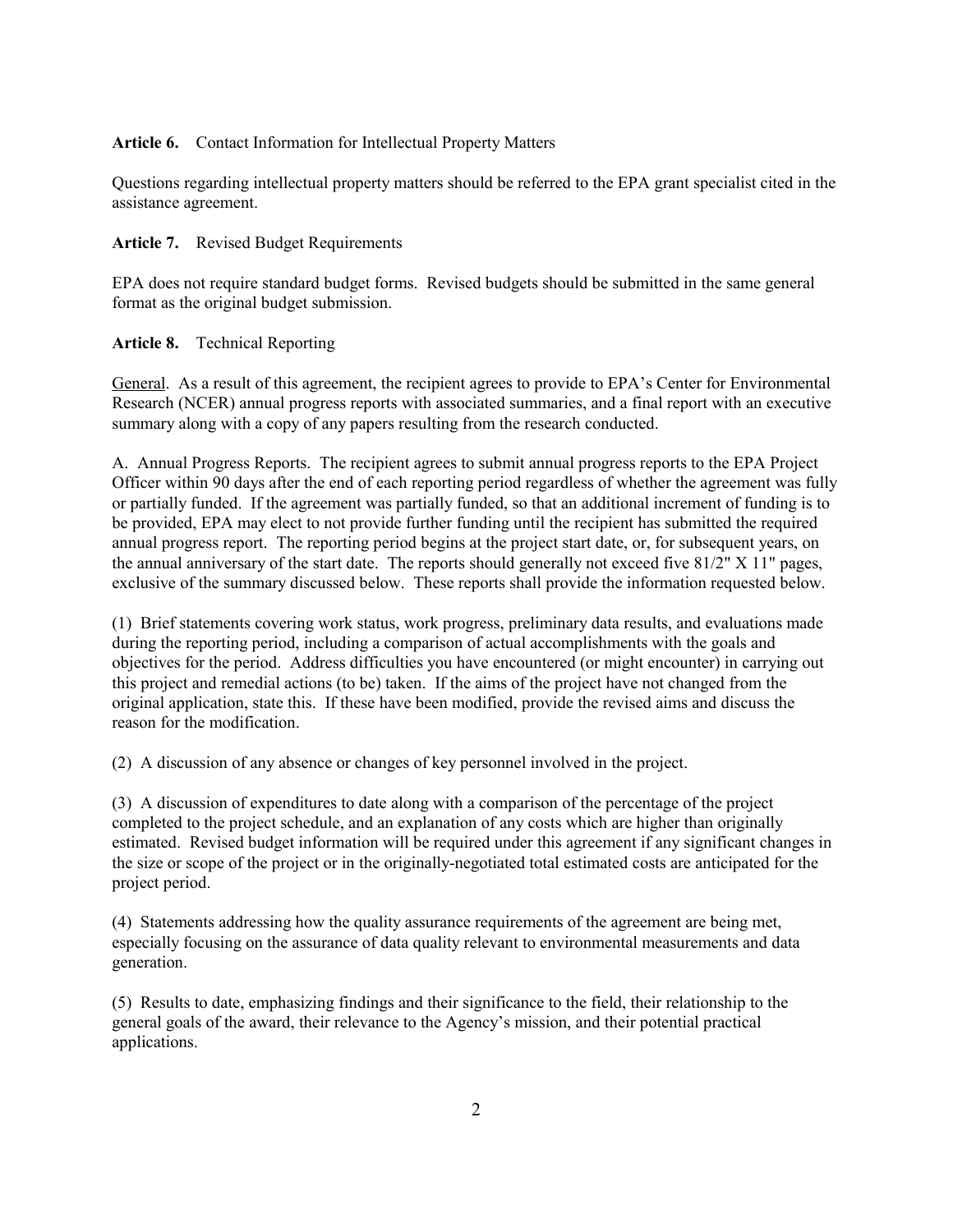(6) Planned activity for the subsequent reporting period, including a description of equipment, techniques, and materials to be used or evaluated.

(7) Publications arising from this project. Copies of publications and reprints which have not previously been submitted to the Agency should be enclosed with the report.

(8) Annual Report Summaries with each annual progress report. These will be placed on the EPA/NCER HomePage. NCER will not alter the content of a summary without consultation with the Principal Investigator. The summary should be submitted in the following format:

NCER Assistance Agreement Annual Report Summary (1-2 pages)

Date of Report: EPA Agreement Number: Title: Investigators: Institution: Research Category: Project Period: Objective of Research: Progress Summary/Accomplishments: Publications/Presentations: Future Activities: Supplemental Keywords: Relevant Web Sites:

B. Final Report. The recipient agrees to submit a final report to the EPA Project Officer by 90 calendar days after the expiration of the project period. The Project Officer may require clarifications of the final report before the report is considered acceptable. Although there are no page restrictions on the final report (other than on the executive summary below), EPA does not expect a final report of great length. However, this document shall include a discussion of:

(1) Project activities over the entire period of funding, describing the recipient's achievements with respect to the stated project purposes and objectives.

(2) The complete details of all technical aspects of the project--both negative and positive--the recipient's findings, conclusions, and results, including the associated quality assurance results.

(3) An evaluation of (a) the technical effectiveness and economic feasibility of the methods or techniques investigated or demonstrated, if applicable, and/or (b) an explanation of how the research adds to our understanding of or solutions for environmental problems or is otherwise of benefit to the environment and human health. This discussion should be a minimum of one paragraph long and written in terms understandable by the educated layman.

(4) For projects involving computer modeling, the recipient agrees to provide the following information with the final report:

a. Model description, key assumptions, version, source and intended use;

b. Performance criteria for the model related to the intended use;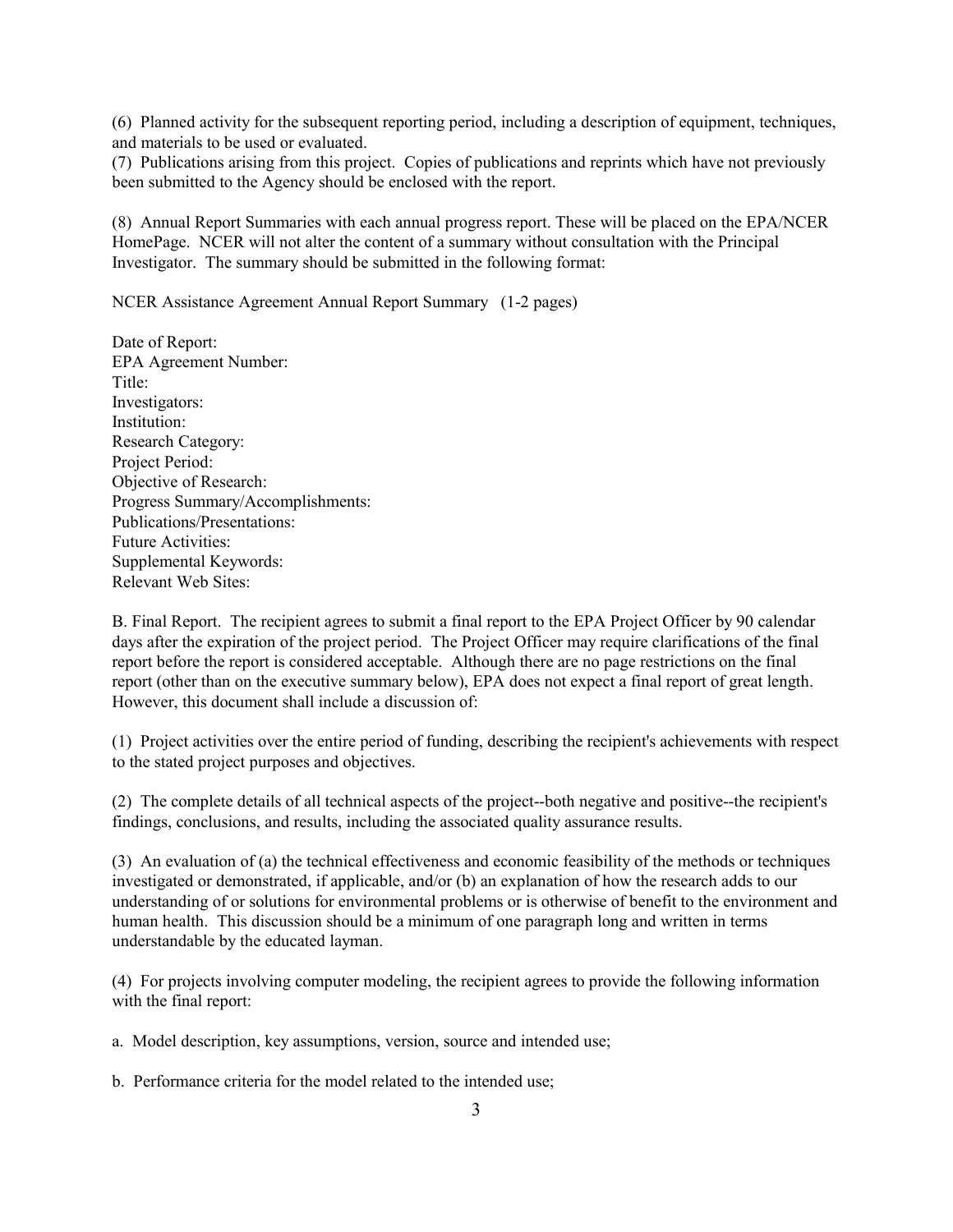c. Test results to demonstrate the model performance criteria were met  $(e.g., code verification, sensitivity)$ analyses, history matching with lab or field data, as appropriate);

d. Theory behind the model, expressed in non-mathematical terms;

e. Mathematics to be used, including formulas and calculation methods;

f. Whether or not the theory and mathematical algorithms were peer reviewed, and, if so, include a summary of theoretical strengths and weaknesses;

g. Number and uncertainty associated with parameters (how data was selected/obtained and assessed to assure it met requirements, or, documentation of the weakness due to known uncertainty and variability);

h. Input data requirements and how data will be selected/obtained and later assessed to assure it met requirements, or, documentation of the weakness due to known uncertainty and variability;

i. Hardware requirements; and

j. Documentation (e.g., users' guide, journal publications, model code).

(5) Also, the recipient agrees to submit an Executive Summary with the final report. This will be placed on the EPA/NCER HomePage along with a list of publications. NCER will not alter the content of a summary without consultation with the Principal Investigator. Note: the recipient need not create this summary if the final report is ten pages or less, and is suitable for inclusion in the NCER Homepage. The summary should be submitted in the following format:

NCER Assistance Agreement Final Report Executive Summary (3-5 pages)

Date of Final Report: EPA Agreement Number: Title: Investigators: Institution: Research Category: Project Period: Description and Objective of Research: Summary of Findings: Conclusions: Publications/Presentations: Supplemental Keywords: (do not duplicate terms used in Progress summary) Relevant Web Sites

C. Annual Meeting Attendance. The Principal Investigator or Co-Investigator (Project Manager) will attend annual EPA Research Grants Seminars (otherwise known as program reviews or All-Investigator's Meetings) if requested by EPA, to present and discuss the project. Per original RFA instructions, expenses for travel to these meetings have been provided within the funding for this agreement.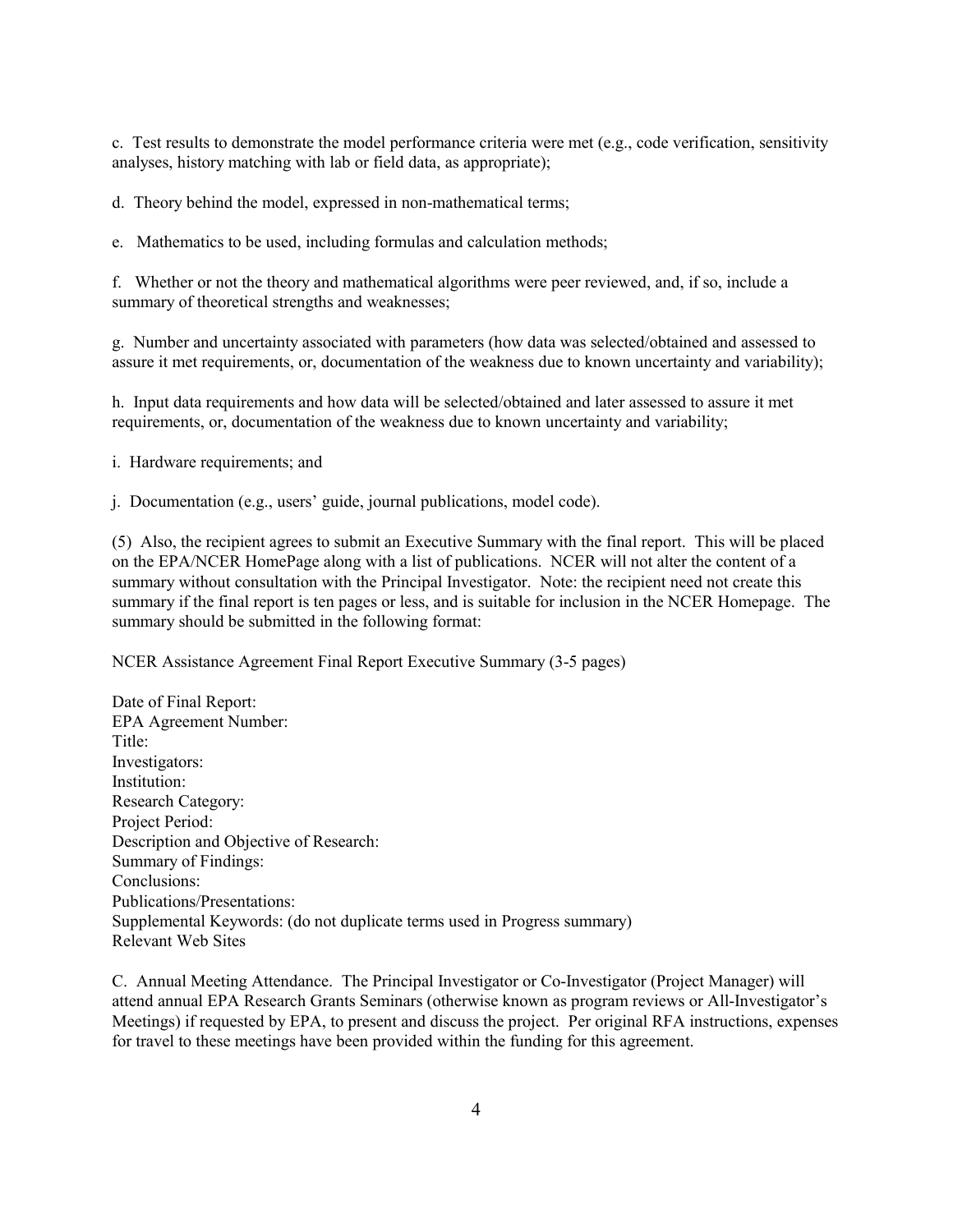D. Publications and/or Other Public Release of Results.

(1) The recipient will provide copies of any peer reviewed journal article(s) resulting from this research, in addition to the final technical report. The recipient shall submit three copies of each article to the EPA Project Officer. EPA encourages the independent publication of the results of its extramural research in appropriate scientific journals. Any journal article so published, however, must follow the FDP requirements for publications.

(2) Because NCER intends to post references to all publications resulting from the agreement on its HomePage, the recipient is encouraged to continue to notify the Project Officer of any papers that are published based on the research under the agreement.

(3) An acknowledgment of EPA support should be included on Web pages and stated during all media interviews.

E. Form of Reports. The recipient agrees to provide final and annual reports and associated summaries in both hardcopy and electronic form. The electronic version should be on a DOS-formatted diskette using commonly available word processing software (e.g., WordPerfect7 or Word7). The EPA standard at present is WordPerfect7. The electronic version of these reports may also be provided in PDF format or sent via E-mail.

## **Article 9.** Financial Reporting

The recipient agrees to submit a final Financial Status Report (FSR) (Standard Form 269) within 90 days after the end of this budget period to the following address:

> U.S. Environmental Protection Agency Las Vegas Financial Management Center P.O. Box 98515 Las Vegas, Nevada 89193-8515

When the recipient submits a final FSR, the recipient will in one of the following ways make an adjustment for the amount of Federal funds, if any, received in excess of the EPA share of the reported total budget period costs:

- (a) If the recipient is paid through EPA-ACH, they shall, in accordance with the enclosed payment guidance dated May 1995, refund excess assistance funds by either submitting a credit on a current EPA-ACH Payment Request or by sending a check to the lockbox address: U.S. Environmental Protection Agency, Las Vegas Financial Management Center, P.O. Box 371293M, Pittsburgh, Pennsylvania 15251.
- (b) If the recipient is paid by treasury check, they shall, in accordance with the enclosed payment guidance dated May 1995, refund excess assistance funds by submitting a check to the lockbox address in paragraph (a).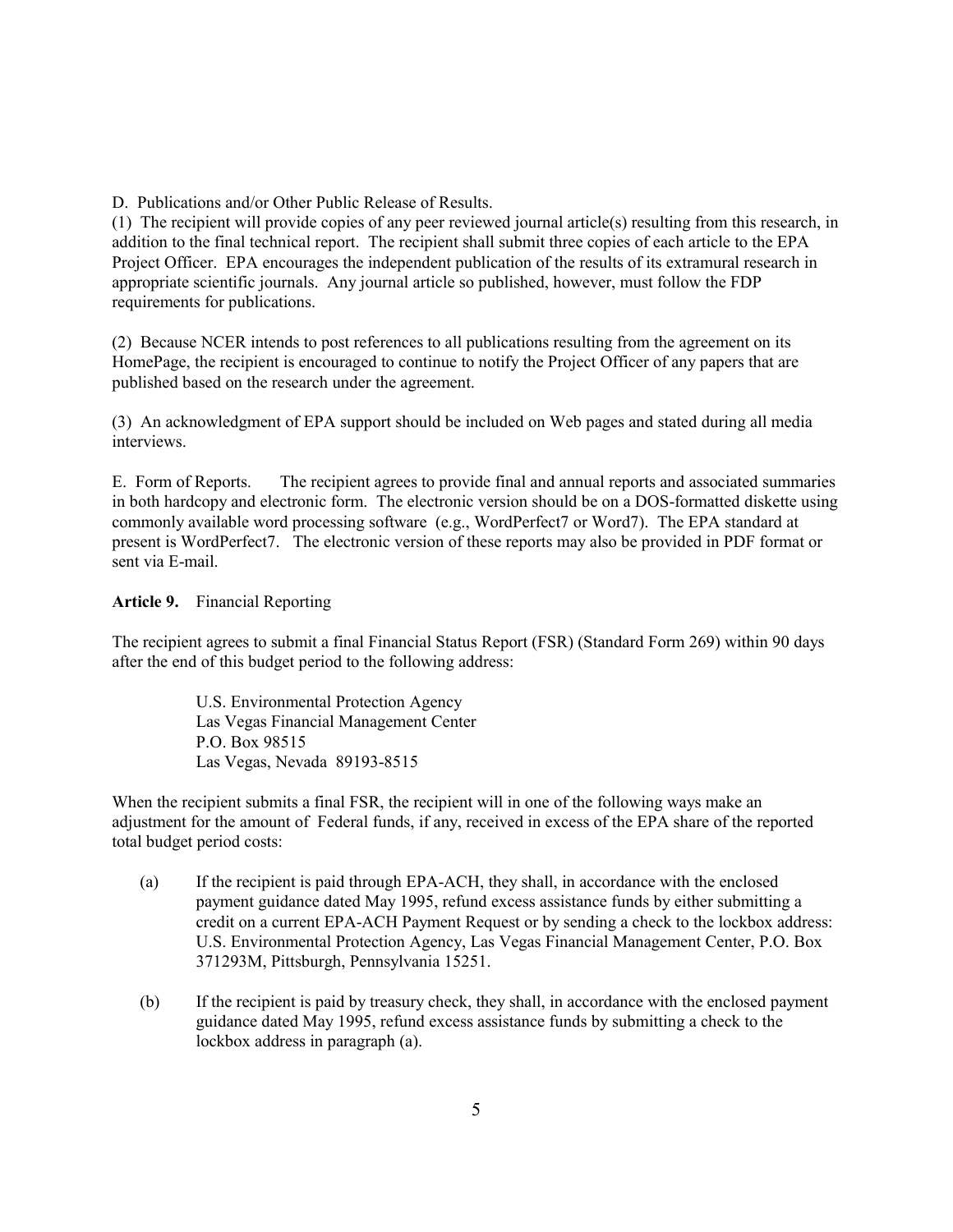If funds are due to the recipient at the time of submission of the final FSR, the recipient shall follow the procedures as outlined on the enclosed payment guidance to request the appropriate amount of funds from EPA.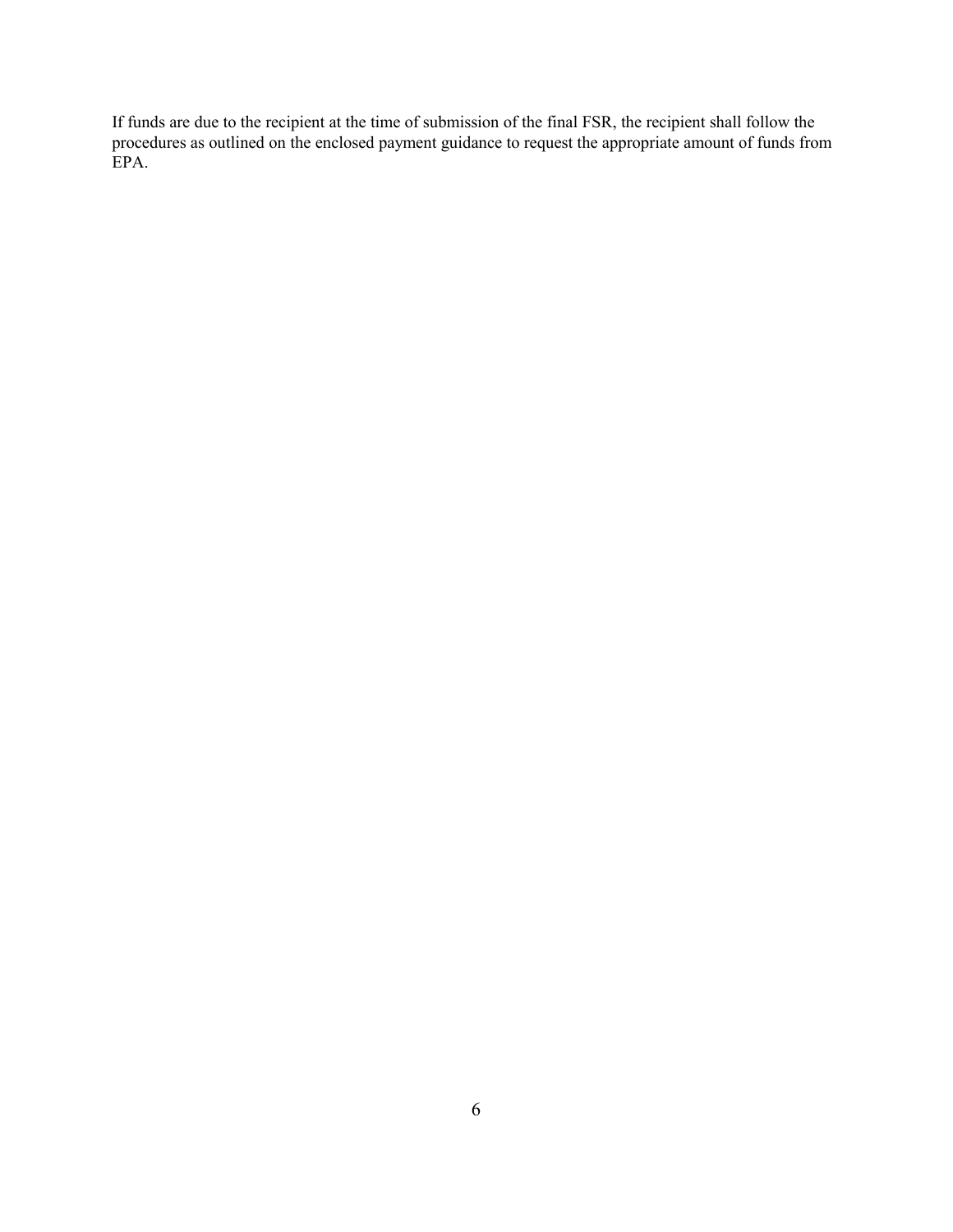#### **Article 10.** Incremental Funding Actions

Generally, no additional documentation is required to initiate an increment.

# **OTHER EPA AGENCY SPECIFIC REQUIREMENTS RELATED TO ARTICLES IN THE GENERAL TERMS AND CONDITIONS**

## **Article 11. Payments REFERENCE: FDP ARTICLE 22**

If the recipient's method of payment is through the Automated Clearing House (ACH), the following term and condition applies:

By accepting this agreement for the electronic method of payment through the Automated Clearing House (ACH) network using the EPA-ACH payment system, the recipient agrees to:

> (a) Request funds based on the recipient's immediate disbursement requirements by presenting an EPA-ACH Payment Request to your EPA Servicing Finance Office (see EPA-ACH Payment System Recipient's Manual for additional information).

(b) Provide timely reporting of cash disbursements and balances in accordance with the EPA-ACH Payment System Recipient's Manual; and

(c) Impose the same standards of timing and reporting on subrecipients, if any.

Failure on the part of the recipient to comply with the above conditions may cause the recipient to be placed on the reimbursement payment method.

If the recipient's method of payment is not through the Automated Clearing House, the following term and condition applies:

In order to comply with the Debt Collection Improvement Act of 1996, the recipient will complete and return the attached "Payment Information Form ACH Vendor Payment System," (TFS Form 3881) to the following address:

> U.S. Environmental Protection Agency Las Vegas Financial Management Center P.O. Box 98515 Las Vegas, Nevada 89193-8515

# **OTHER AGENCY REQUIREMENTS WITHOUT REFERENCE TO FDP GENERAL TERMS AND CONDITIONS ARTICLES**

### **Article 12. Research Misconduct**